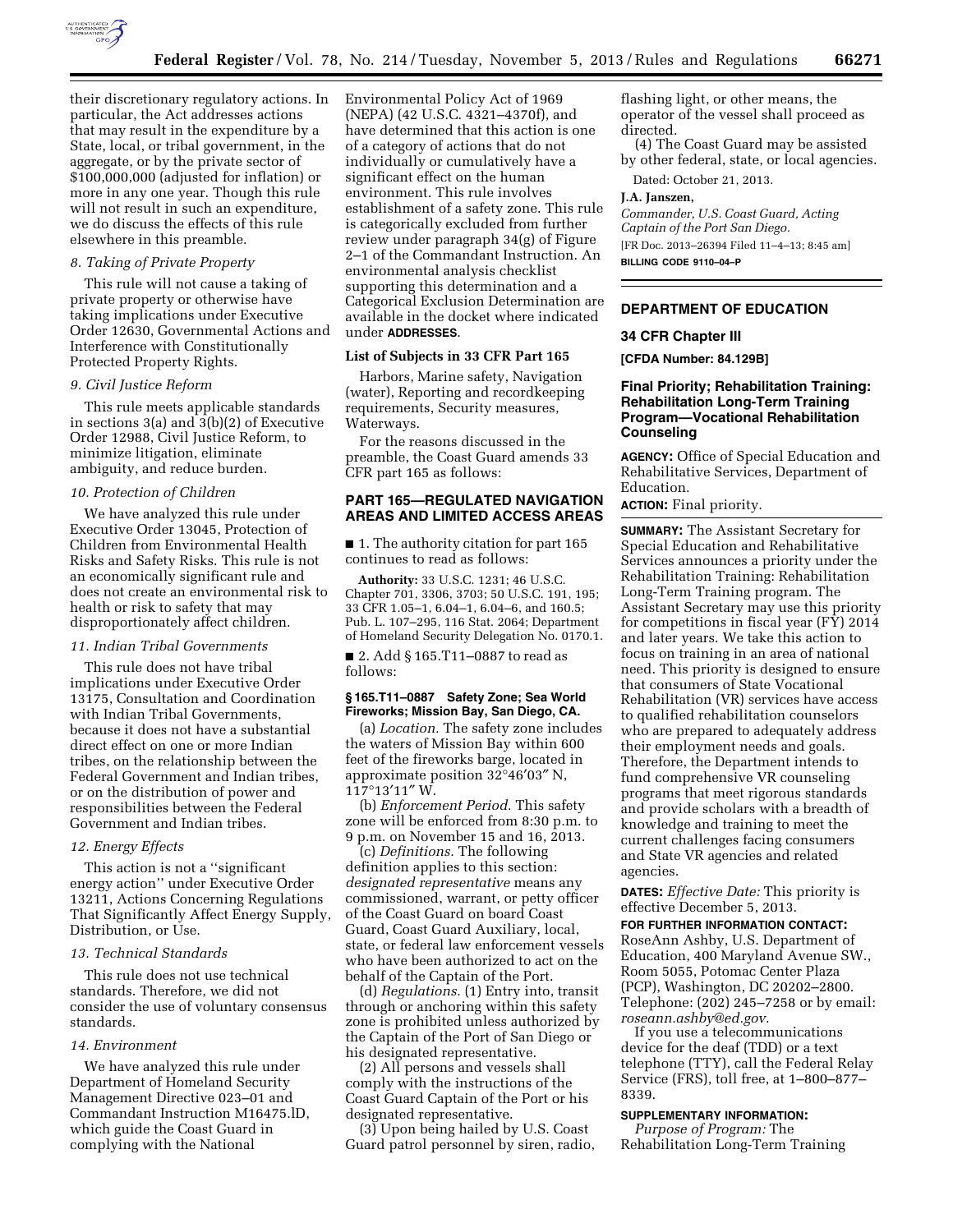program provides financial assistance for—

(1) Projects that provide basic or advanced training leading to an academic degree in areas of personnel shortages in rehabilitation as identified by the Secretary;

(2) Projects that provide a specified series of courses or program of study leading to the award of a certificate in areas of personnel shortages in rehabilitation as identified by the Secretary; and

(3) Projects that provide support for medical residents enrolled in residency training programs in the specialty of physical medicine and rehabilitation.

*Program Authority:* 29 U.S.C. 772(b). *Applicable Program Regulations:* 34 CFR parts 385 and 386.

We published a notice of proposed priority for this competition in the **Federal Register** on June 14, 2013 (78 FR 35808). That notice contained background information and our reasons for proposing this particular priority. There are significant differences between the proposed priority and the final priority, and we fully explain these differences in the *Analysis of Comments and Changes* section of this notice.

*Public Comment:* In response to our invitation in the notice of proposed priority, 31 parties submitted comments on the proposed priority.

Generally, we do not address technical and other minor changes. In addition, we do not address comments that raised concerns not directly related to the proposed priority.

*Analysis of Comments and Changes:*  An analysis of the comments and of any changes in the priority since publication of the notice of proposed priority follows.

*Comment:* A number of commenters proposed that, rather than funding solely master's degree programs in VR counseling, the Department instead fund programs in specialty areas.

For example, almost half of the commenters requested that the Department develop a priority to fund programs leading to a master's degree or a certificate in vocational evaluation. They explained that an individual able to conduct a thorough vocational assessment that truly captures the strengths, abilities, and capabilities of an individual with a disability is critical to the rehabilitation process. They also stated that a competent vocational evaluator is familiar with what is required to obtain employment in today's economy and that such information is invaluable in assisting individuals with disabilities to achieve quality employment outcomes. The commenters also noted that relying on

the knowledge and expertise of rehabilitation personnel, such as vocational evaluators, rehabilitation technologists, and customized employment specialists, helps to ease growing workloads and large caseload burdens for VR counselors. Similarly, one commenter expressed concern that the proposed priority focused only on a master's degree in VR counseling and failed to acknowledge the specialty of job placement and job development. This commenter asserted that individuals skilled in this specialty area would gain knowledge critical in assisting individuals to achieve employment in today's economy.

In addition, one commenter expressed concern about the priority's focus on programs that lead to a master's degree in VR counseling because there are few programs that focus on the deaf and hard-of-hearing population. This commenter discussed the value that a certificate program has for rehabilitation professionals focusing on this population.

*Discussion:* The Department decided to focus this priority solely on master's degree programs in VR counseling, because individuals with this background will gain a breadth of knowledge and experience that will adequately prepare them to meet the employment needs and goals of VR consumers. This focus will also allow scholars to compete for jobs in a variety of employment settings that fulfill the payback obligation and will help to address personnel shortages in the field of vocational rehabilitation. The curriculum leading to this degree covers counseling skills, the medical and psychological aspects of disabilities, and the rehabilitation process from assessment through job placement. These programs also have practicum and internship components. The master's degree in VR counseling is the degree that many State VR agencies require for ''qualified rehabilitation counselors.'' We recognize that VR professionals with degrees and certificates in other specialty areas (e.g., vocational evaluation, job placement and job development, rehabilitation of the deaf) are an important component in strengthening State VR agencies and the quality of services they provide to their clients. However, we also recognize that grants in one or more of these fields may attract fewer program participants, and the employment opportunities of program graduates in these fields would be more limited than those completing a broader VR counseling program. For these reasons and because there is a significant shortage in qualified VR counselors, for purposes of this grant

priority, we believe it is justifiable to maintain a strong focus on programs that lead to a master's degree in VR counseling.

*Changes:* None.

*Comment:* Several commenters suggested that the final priority be expanded to include doctoral programs. One of these commenters indicated that, in order to address the personnel shortage of VR counselors, professors and instructional staff will need the knowledge and skills to train students seeking master's degrees in accordance with the specifications listed in the proposed priority. The commenter asserted that, if one master's degree student receives training grant support, one VR counselor will be produced, whereas if one doctoral student is supported who goes on to a university training program position, he or she will contribute substantially to training many VR counselors, thus making a significant contribution to addressing the shortage of qualified VR counselors.

*Discussion:* The Department agrees that a key element in addressing the shortage of VR counselors is ensuring that professors and instructional staff have the necessary knowledge and skills to effectively train counselors. However, the increased costs associated with supporting students in doctoral training programs, as opposed to their counterparts in master's programs, would severely limit the Department's ability to address shortages of qualified State VR personnel in the short term. Given that many State VR agencies are currently unable to comply with their Comprehensive System of Personnel Development (CSPD) requirements, it would not now be appropriate to further restrict the numbers of newly qualified VR counselors entering the field. Some State VR agencies are forced to hire individuals with bachelor's degrees to fill vacant positions and ultimately incur greater costs as these individuals require additional training to meet the CSPD requirements. Therefore, the Department believes that, at this time, supporting doctoral candidates under this priority would only further limit the numbers of newly qualified VR counselors entering the field and increase costs for State VR agencies. *Changes:* None.

*Comment:* A number of commenters suggested that paragraph (b)(1) of the final priority should include an emphasis on essential competencies for today's rehabilitation counselors. Specifically, some of these commenters indicated the importance of competencies such as advanced counseling skills and skills in critical thinking and collaborative relationships.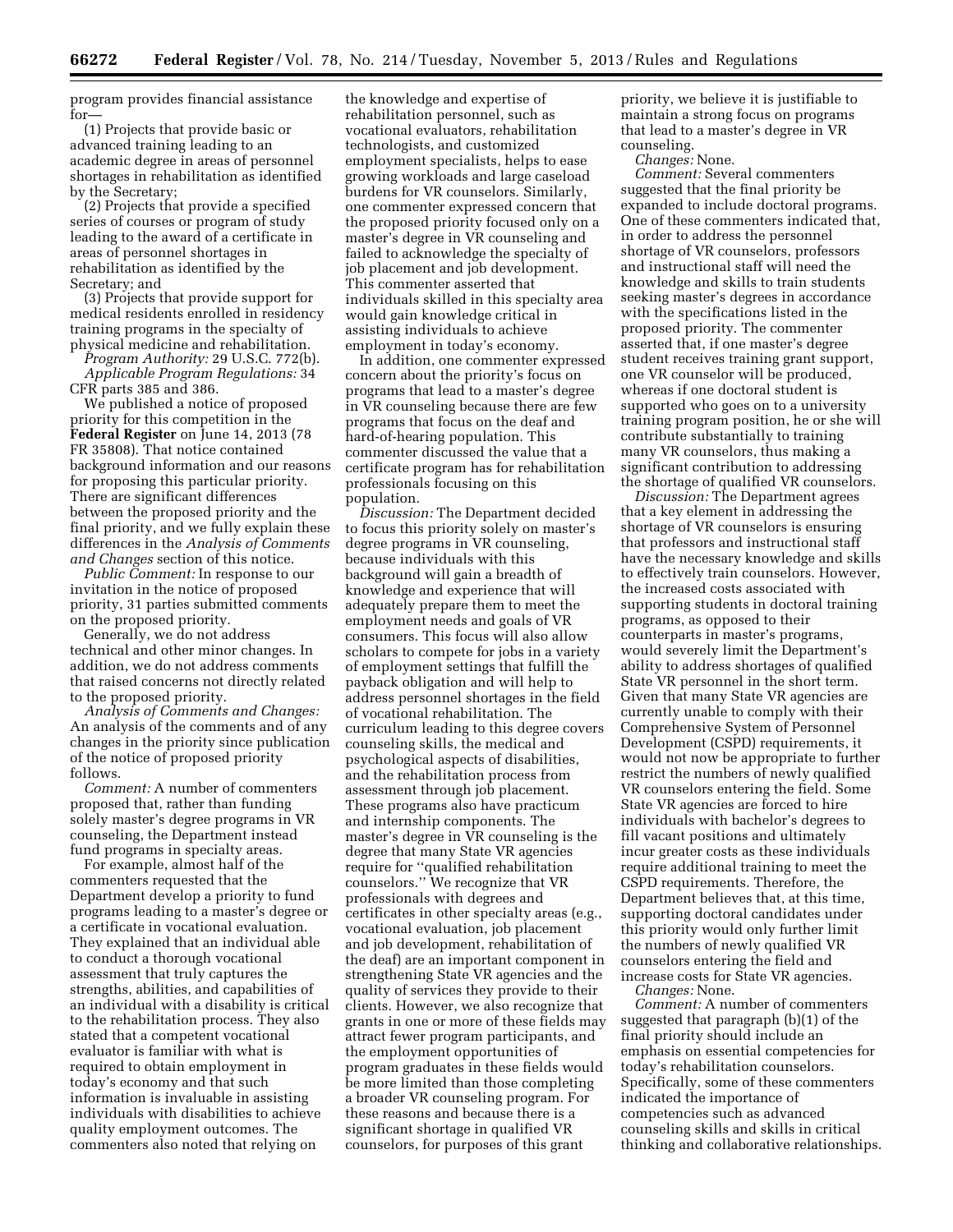*Discussion:* The Department believes that the curriculum should be aligned with competency-based skills in order to prepare counselors to meet the employment needs and goals of VR consumers. The Department agrees that the skills listed by the commenters are important skills for a VR counselor and that the curriculum should help scholars develop those skills. However, advanced counseling skills and skills in critical thinking and collaborative relationships are simply examples of competency-based skills. Applicants are free to propose these and other competency-based skills in the curriculum in order to advance the skill set of prospective counselors.

*Changes:* We have revised paragraph (b)(1) of the priority to include the skills the commenters suggested as examples of competency-based skills that may be developed through the curriculum.

*Comment:* A few commenters asked that the Department expand paragraph (b)(2) of the proposed priority to include preparing scholars for the Commission on Rehabilitation Counselor certification (CRCC) exam.

*Discussion:* The Department understands that scholars completing a master's degree in VR counseling may wish to sit for the CRCC exam, as this is a requirement for employment in some State VR agencies and elsewhere. Paragraph (b)(2) of the priority simply reinforces the responsibility of the VR counseling programs to meet all applicable certification standards. Nothing in this priority precludes applicants from adding or enhancing their curriculum to incorporate preparation for the CRCC exam.

*Changes:* None.

*Comment:* Nearly one-third of the commenters focused on paragraph (b)(4) of the proposed priority and teaching scholars to address the needs of individuals with a range of disabilities and individuals with disabilities who are from diverse cultural backgrounds. These commenters suggested encouraging a greater emphasis on preparing scholars to manage the unique challenges and aspects of working with specific populations, such as individuals with severe and persistent psychiatric disabilities, individuals with autism spectrum disorders, individuals who are deaf, individuals who are deafblind, veterans with disabilities, transition-aged youth, and individuals who have been involved in the criminal justice system.

*Discussion:* The Department believes that it is important for the curriculum of a VR counseling program to address the unique challenges of working with individuals with a range of disabilities

and individuals from diverse cultural backgrounds. Nothing in this priority precludes applicants from providing training on addressing the needs of the specific populations listed above. However, we are concerned that, by listing certain populations, the priority might give the impression that the applicant should focus only on these populations and not address the needs of others. Therefore, we believe the applicant should develop a curriculum that helps scholars understand the unique needs of individuals representing a wide range of disabilities and cultural backgrounds.

*Changes:* None.

*Comment:* Several commenters focused on paragraph (b)(5) of the proposed priority regarding assistive technology. A few of these commenters suggested that the curriculum must train scholars to assess the need for assistive technology throughout the VR process and in order to obtain and maintain competitive employment. One commenter indicated that the priority should recognize that assistive technology is a specialized, everchanging field, and, as technology continues to expand, scholars will need training by assistive technology specialists.

*Discussion:* The Department agrees that it is important for the curriculum to teach scholars to assess the needs of individuals with disabilities for assistive technology throughout the VR process, with particular emphasis on assessing their needs for assistive technology in helping them obtain and maintain competitive employment. The Department also acknowledges that assistive technology is ever-changing and consequently that ongoing training will be needed.

*Changes:* We have revised paragraph (b)(5) of the priority to clarify that applicants must demonstrate how the proposed curriculum will expose scholars to the field of assistive technology and include training so that scholars can recognize the needs of individuals with disabilities for assistive technology throughout the rehabilitation process.

*Comment:* One commenter proposed specific curriculum requirements for paragraph (b) of the priority. This commenter recommended adding requirements relating to: (1) The Commission on Rehabilitation Counselor Certification Code of Professional Ethics; (2) VR services to transition-age youth; (3) development of an individualized plan for employment, especially identification of a vocational goal and specific measurable objectives; (4) legislative provisions of the

Workforce Investment Act, the Rehabilitation Act, as amended, and the Social Security Act and their accompanying regulations; (5) basic financial planning, including managing a budget; (6) consumer choice; (7) negotiation skills; (8) use of social and electronic media, especially as it relates to confidentiality and appropriateness of the use of the media; (9) exposure to the business perspective; (10) critical thinking and decision-making skills; and (11) data analysis.

*Discussion:* The Department agrees that the curriculum requirements suggested by the commenter would support paragraph (b) of the priority. However, this is not an exhaustive list of elements that could be included in the curriculum. We want to be clear that they are simply examples of elements of the curriculum that applicants must describe in their applications. The applicants are free to propose additional curriculum requirements to ensure that scholars are prepared to effectively meet the needs and demands of consumers with disabilities and employers.

*Changes:* None.

*Comment:* Almost half of the commenters expressed concern about the requirement in paragraph (c)(5) of the proposed priority that applicants must ensure that scholars complete an internship in a State VR agency as a requirement for program completion. A number of these commenters were concerned that State VR agencies would not be able to make a sufficient number of internships available for scholars funded through this program. Several of the commenters stated that restricting internships to State VR agencies, as opposed to related, community-based agencies, unnecessarily limits the experiences scholars can gain. A few of these commenters were also concerned that individuals in the program who are employed full-time would find it difficult to fulfill the requirement to participate in an internship.

*Discussion:* The Department believes that a required internship at a State VR agency or a related agency serves as a valuable learning experience for scholars so that they can apply classroom knowledge in a work-related setting, identify their strengths and weaknesses as prospective rehabilitation counselors, and learn skills that cannot be taught in the classroom, such as interpersonal or communication skills. Further, as the need for qualified VR counselors in the State-Federal VR program is critical, we encourage internships in such settings, to the extent practicable; we recognize that in some circumstances such internships may be unavailable. With regard to the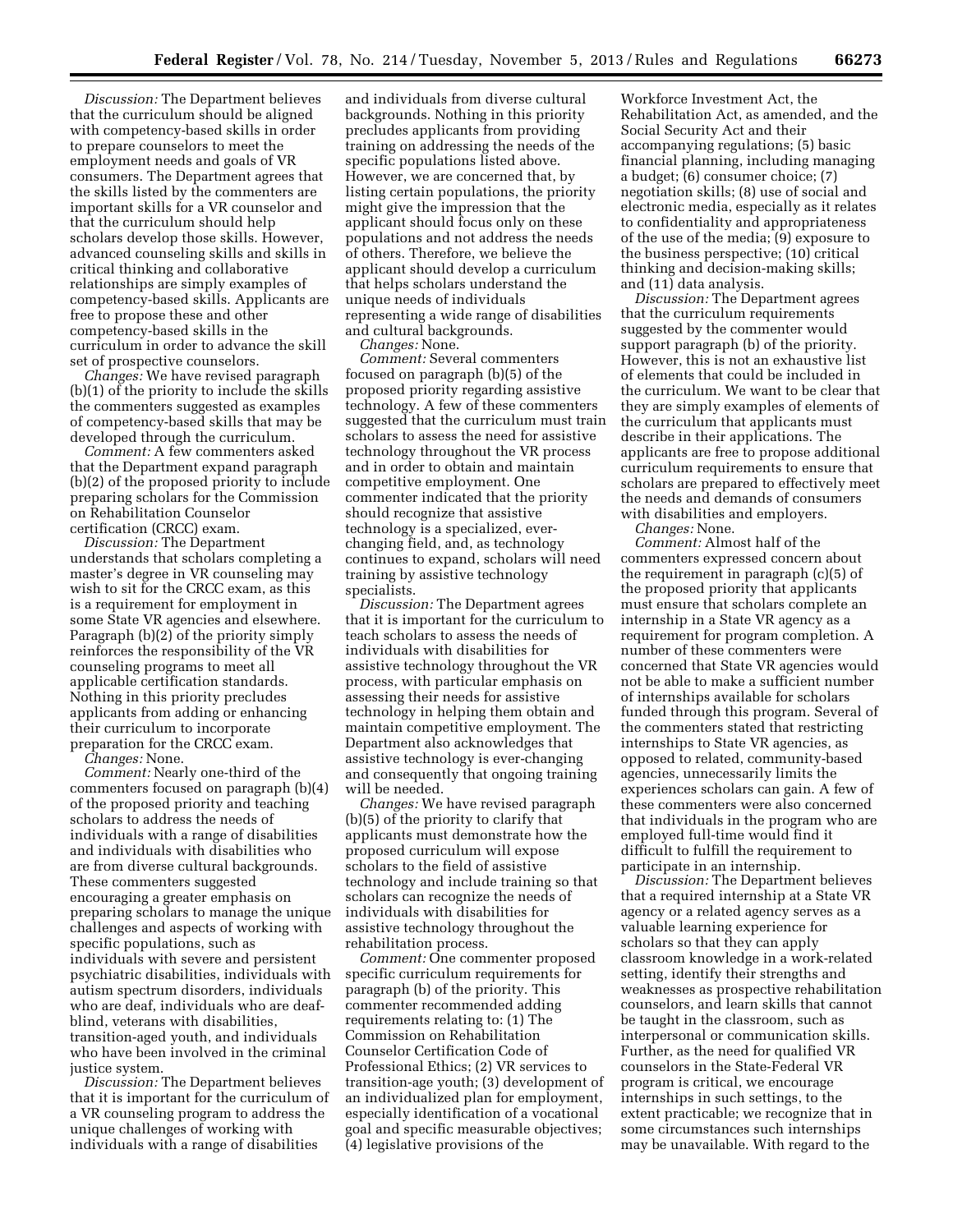concern that individuals who are employed full-time while they are scholars in a Rehabilitation Long-Term Training program may have difficulty completing a full-time internship, our intention is that applicants for funding will work creatively to make such internships available to scholars, perhaps on a part-time basis. Such scholars may require more time to complete the program or may need other accommodations to complete their internship requirement.

*Changes:* We have maintained the requirement that all scholars must complete an internship in a State VR agency but revised paragraph (c)(5) to permit an applicant to provide written justification that it is not feasible for all scholars to complete an internship in a State VR agency. If the justification is sufficient, a project funded under this priority may require all scholars to complete an internship in either a State VR agency or in a related agency, as defined in 34 CFR 386.4. Sufficient justification for proposing that scholars complete internships in settings other than a State VR agency could include concerns about the capacity at the State VR agency to provide adequate supervision of scholars or the physical distance between scholars and the nearest office of the State VR agency (e.g., for scholars enrolled in distancelearning programs or at rural institutions).

*Comment:* One commenter suggested that in paragraph (d)(1) of the priority we require a course or curriculum segment on how to develop and maintain relationships with potential employers, make initial contacts, assess the needs of employers, and present jobready clients to employers.

*Discussion:* The Department agrees with this comment, although the additional suggestions do not comprise an exhaustive list of the employerrelated course content that could be offered. This comment is more applicable to paragraph (b)(6) of the priority, which focuses on the course curriculum.

*Changes:* We have revised paragraph (b)(6) of the priority to provide as examples the specific employer-related curriculum content the commenter suggested.

*Comment:* One commenter proposed that paragraph (d)(3) of the priority be expanded to require the grantee to provide the worksite supervisor with an assessment tool and offer technical assistance to the supervisor in order to complete the assessment.

*Discussion:* The Department agrees that an assessment tool is necessary to evaluate the value of a worksite

experience at building the knowledge and skills necessary to becoming an effective vocational rehabilitation counselor. We also recognize the value of an assessment tool that both reduces burden on the worksite supervisors and grantees and allows a consistent approach to the evaluation of scholars in a particular program. We strongly encourage grantees and worksite supervisors to work together to ensure the assessment tool accurately reflects the work duties of the scholar during their internship. This may involve the joint development of an assessment tool, or a portion thereof as they see fit. In addition, we agree that it would be appropriate for grantees to offer technical assistance to supervisors as they complete the assessments.

*Changes:* We have revised paragraph (d)(3) of the priority to require that an assessment tool accurately reflects the specific job duties of a scholar in their internship experience, potentially involving the joint development of that tool between the grantee and the worksite supervisor. In addition, paragraph (d) (3) of the priority will require that the results of the assessment be provided to the grantee and to the scholar.

*Comment:* One commenter suggested including a plan to routinely gather feedback from consumers and employers to be used to improve VR counseling programs. This commenter also suggested incorporating existing data that the Department, the Social Security Administration, the Veterans Administration, and other agencies and organizations collect from the State VR agencies and using it to improve the curriculum and training programs that support the development of VR professionals.

*Discussion:* The Department agrees that data from these sources could be beneficial in evaluating the relative success of a training program. We believe that VR counseling programs should consult with as many sources of information as possible when evaluating the impact that they are having on the supply of qualified VR personnel. However, we are also mindful of the potential burden a requirement to collect these data on a regular basis may place on grantees with limited funding.

*Changes:* We have redrafted the requirement to allow for a broader array of data sources to be included in the evaluation of the program in paragraph (f).

# *Final Priority:*

*Vocational Rehabilitation Counseling.*  The Assistant Secretary for Special Education and Rehabilitative Services announces a priority to fund programs

leading to a master's degree in vocational rehabilitation (VR) counseling. The goal of this priority is to increase the skills of VR counseling scholars so that upon successful completion they are prepared to effectively meet the needs and demands of consumers with disabilities and employers.

Under this priority, applicants must: (a) Provide data on the current and projected employment needs and personnel shortages in State VR agencies and other related agencies as defined in 34 CFR 386.4 in their local area, region, and State, and describe how the proposed program will address those employment needs and personnel shortages.

(b) Describe how the VR counseling program will provide rehabilitation counselors the skills and knowledge that will help ensure that the individuals with disabilities that they serve can meet current demands and emerging trends in the labor market, including how:

(1) The curriculum provides a breadth of knowledge, experience, and rigor that will adequately prepare scholars to meet the employment needs and goals of VR consumers and aligns with evidencebased practices and with competencybased skills (e.g., advanced counseling skills, critical thinking skills, and skills in building collaborative relationships) in the field of VR counseling;

(2) The curriculum prepares scholars to meet all applicable certification standards;

(3) The curriculum addresses new or emerging consumer employment needs or trends at the national, State, and regional levels;

(4) The curriculum teaches scholars to address the needs of individuals with a range of disabilities and individuals with disabilities who are from diverse cultural backgrounds;

(5) The curriculum will train scholars to recognize the assistive technology needs of consumers throughout the rehabilitation process so that they will be better able to coordinate the provision of appropriate assistive technology services and devices in order to assist the consumer to obtain and retain employment;

(6) The curriculum will teach scholars to work effectively with employers in today's economy, including by teaching strategies for developing relationships with employers in their State and local areas, identifying employer needs and skill demands, making initial employer contacts, presenting job-ready clients to potential employers, and conducting follow-up with employers; and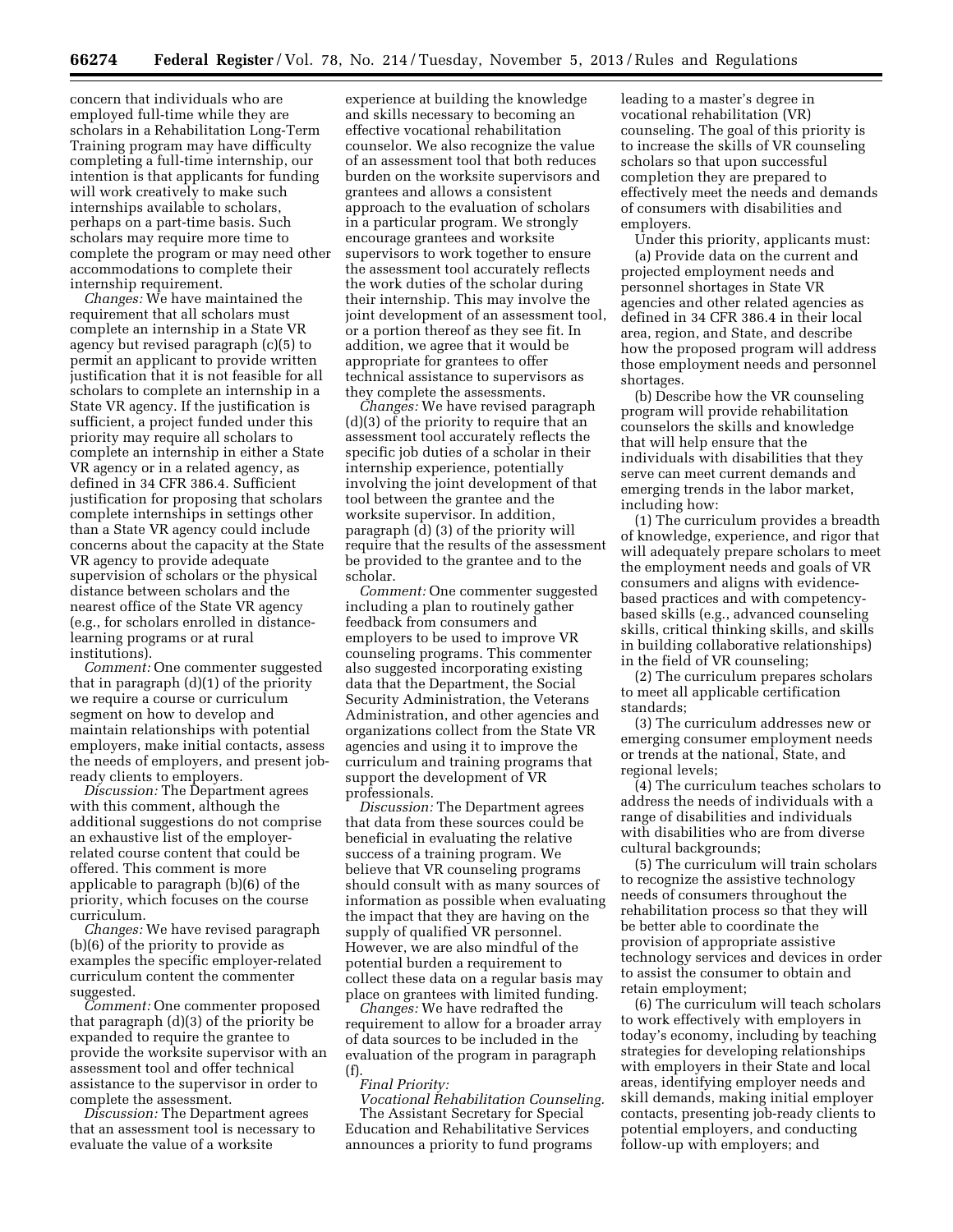(7) The latest technology is incorporated into the methods of instruction (e.g., the use of distance education to reach scholars who live far from the university and the use of technology to acquire labor market information).

(c) Describe their methods to:

(1) Recruit highly capable prospective scholars who have the potential to successfully complete the academic program, all required practicum and internship experiences, and the required service obligation;

(2) Educate potential scholars about the terms and conditions of the service obligation under 34 CFR 386.4, 386.34, and 386.40 through 386.43 so that they will be fully informed before accepting a scholarship;

(3) Maintain a system that ensures that scholars sign a payback agreement and an exit form when they exit the program, regardless of whether they drop out, are removed, or successfully complete the program;

(4) Provide academic support and counseling to scholars throughout the course of the academic program to ensure successful completion;

(5) Ensure that all scholars complete an internship in a State VR agency as a requirement for program completion. In such cases where an applicant can provide sufficient justification that it is not feasible for all students receiving scholarships to meet this requirement, the applicant may require scholars to complete an internship in a State VR agency or a related agency, as defined in 34 CFR 386.4. Circumstances that would constitute sufficient justification may include, but are not limited to, a lack of capacity at the State VR agency to provide adequate supervision of scholars during their internship experience or the physical distance between scholars and the nearest office of the State VR agency (e.g., for scholars enrolled in distance-learning programs or at rural institutions). Applicants should include written justification in the application or provide it to Rehabilitation Services Administration (RSA) for review and approval by the appropriate RSA Project Officer no later than 30 days prior to a scholar beginning an internship in a related agency;

(6) Provide career counseling, including informing scholars of professional contacts and networks, job leads, and other necessary resources and information to support scholars in successfully obtaining and retaining qualifying employment;

(7) Maintain regular contact with scholars upon successful program completion (e.g., matching scholars with

mentors in the field), to ensure that they have support during their search for qualifying employment as well as support during the initial months of their employment;

(8) Maintain regular communication with scholars after program exit to ensure that scholar contact information is up-to-date and that documentation of employment is accurate and meets the regulatory requirements for qualifying employment; and

(9) Maintain accurate information on, while safeguarding the privacy of, current and former scholars from the time they are enrolled in the program until they successfully meet their service obligation.

(d) Describe a plan for developing and maintaining partnerships with State VR Agencies and community-based rehabilitation service providers that includes:

(1) Coordination between the grantee and the State VR agencies and community-based rehabilitation service providers that will promote qualifying employment opportunities for scholars and formalized on-boarding and induction experiences for new hires;

(2) Formal opportunities for scholars to obtain work experiences through internships, practicum agreements, job shadowing, and mentoring opportunities; and

(3) A scholar internship assessment tool that is developed to ensure a consistent approach to the evaluation of scholars in a particular program. The tool should reflect the specific responsibilities of the scholar during the internship. The grantee and worksite supervisor are encouraged to work together as they see fit to develop the assessment tool. Supervisors at the internship site will complete the assessment detailing the scholar's strengths and areas for improvement that must be addressed and provide the results of the assessment to the grantee. The grantee should ensure that (A) scholars are provided with a copy of the assessment and all relevant rubrics prior to beginning their internship, (B) supervisors have sufficient technical support to accurately complete the assessment, and (C) scholars receive a copy of the results of the assessment within 90 days of the end of their internship.

(e) Describe how scholars will be evaluated throughout the entire program to ensure that they are proficient in meeting the needs and demands of today's consumers and employers, including the steps that will be taken to provide assistance to a scholar who is not meeting academic standards or who

is performing poorly in a practicum or internship setting.

(f) Describe how the program will be evaluated. Such a description must include:

(1) How the program will determine its effect over a period of time on filling vacancies in the State VR agency with qualified counselors capable of providing quality services to consumers;

(2) How input from State VR agencies and community-based rehabilitation service providers will be included in the evaluation;

(3) How feedback from consumers of VR services and employers (including the assessments described in paragraph (d)(3)) will be included in the evaluation;

(4) How data from other sources, such as those from the Department, on the State VR program will be included in the evaluation; and

(5) How the data and results from the evaluation will be used to make necessary adjustments and improvements to the program.

*Types of Priorities:* 

When inviting applications for a competition using one or more priorities, we designate the type of each priority as absolute, competitive preference, or invitational through a notice in the **Federal Register**. The effect of each type of priority follows:

*Absolute priority:* Under an absolute priority, we consider only applications that meet the priority (34 CFR 75.105(c)(3)).

*Competitive preference priority:*  Under a competitive preference priority, we give competitive preference to an application by (1) awarding additional points, depending on the extent to which the application meets the priority (34 CFR 75.105(c)(2)(i)); or (2) selecting an application that meets the priority over an application of comparable merit that does not meet the priority (34 CFR 75.105(c)(2)(ii)).

*Invitational priority:* Under an invitational priority, we are particularly interested in applications that meet the priority. However, we do not give an application that meets the priority a preference over other applications (34 CFR 75.105(c)(1)).

This notice does not preclude us from proposing additional priorities, requirements, definitions, or selection criteria, subject to meeting applicable rulemaking requirements.

**Note:** This notice does not solicit applications. In any year in which we choose to use this priority, we invite applications through a notice in the **Federal Register**.